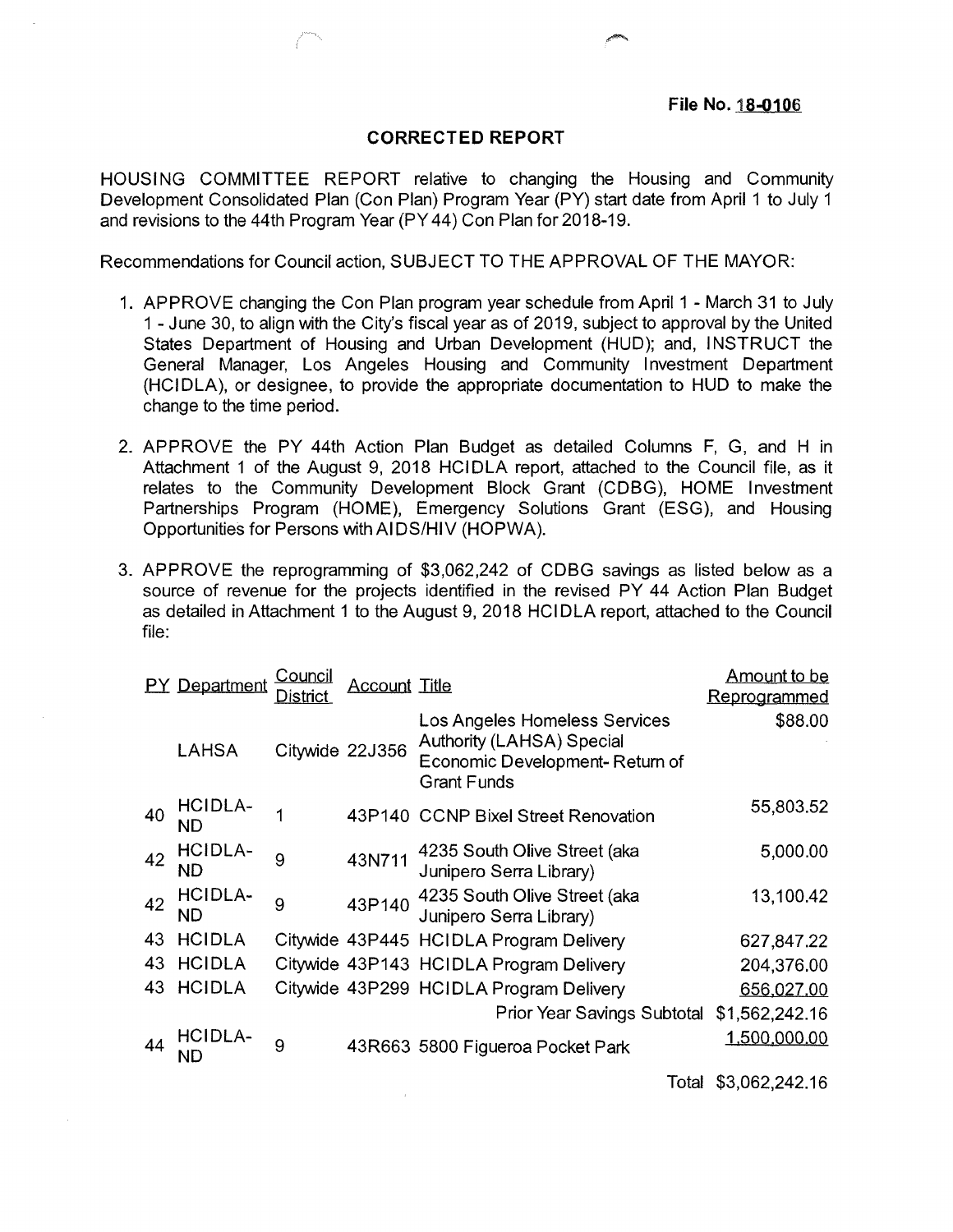- 4. APPROVE the following:
	- a. Reprogramming of \$4,802,720.79 of HOPWA savings from PY 2017-18 as a source of revenue for the projects identified in the revised PY44 Action Plan budget as detailed in Attachment <sup>1</sup> of the August 9, 2018 HCIDLA report, attached to the Council file.

 $\epsilon_{\rm{max}}$  , and the state of the state of the state of the state of the state of the state of the state of

- b. Reversion of \$4,173,250 from the LAHSA Measure H Bridge Loan, FMS Account No. 43P679, Fund 10A, to the General Fund.
- c. Allocation of up to \$2,718,729 of General Fund to support the Con Plan administration costs for a three-month extension to PY 44 from April <sup>1</sup> to June 30, 2019, as follows:

| Department/Agency                                    | Amount             |
|------------------------------------------------------|--------------------|
| Los Angeles Department of Aging (LADOA)(CDBG)        | \$20,920           |
| City Attorney (CDBG)                                 | 19,068             |
| Economic and Workforce Development Department (EWDD) | 209,909            |
| LAHSA (ESG)                                          | 50,047             |
|                                                      |                    |
| <b>HCIDLA-Fair Housing (CDBG)</b>                    | 38,233             |
| <b>HCIDLA (CDBG)</b>                                 | 1,125,120          |
| HCIDLA (Home)                                        | 1,079,925          |
| <b>HCIDLA (ESG)</b>                                  | 33,365             |
| HCIDLA (HOPWA)                                       | 132.142            |
| <b>HCIDLA Subtotal:</b>                              | 2,408,785          |
|                                                      | Total: \$2,718,729 |

- 5. INSTRUCT the City Administrative Officer (CAO) to include an appropriation of up to \$2,718,729 for the Departments listed above in Recommendation No. 4c through the Financial Status Reports based on Departmental needs.
- 6. AUTHORIZE the General Manager, HCIDLA, or designee, to:
	- a. Prepare and post for a 30-day public comment period a Substantial Amendment to the PY44 Con Plan listing the revisions.
	- b. Execute an amendment to the ESG Contract (Contract No. C-126101) with the LAHSA to add 12 months to the contract term.
- 7. AUTHORIZE the HCIDLA to release a Request for Proposals to solicit professional services to conduct the Neighborhood Stabilization Study for South LA not to exceed \$100,000 (Council file Nos. 18-0159 and 18-0600); and, AUTHORIZE the General Manager, HCIDLA, or designee, to negotiate and execute an agreement with the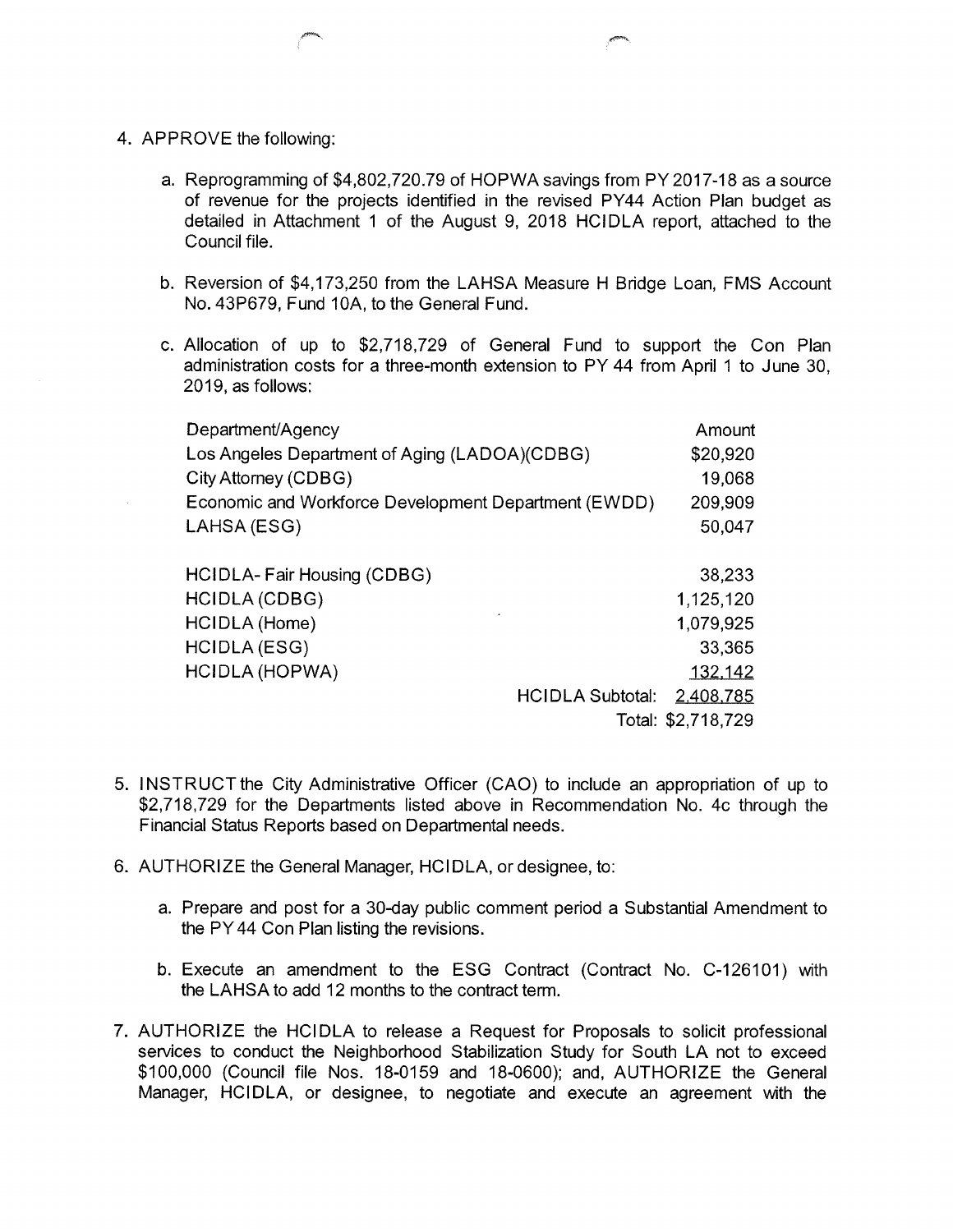successful proposer for a term not to exceed one year from date of execution, subject to City Attorney review and approval as to form and legality and compliance with all City and Federal contracting requirements.

- 8. AUTHORIZE the General Managers of program implementing departments, or their designees, to:
	- a. Prepare contract authorities in consultation with the HCIDLA as grant administrator, to be submitted to the Chief Legislative Analyst (CLA) for review and approval.
	- b. Negotiate and execute contracts, contract amendments and/or interdepartmental agreements as needed with the grant recipients named in the approved contract authorities, consistent with Mayor and City Council actions related to this matter, in amounts not to exceed those set forth in the revised PY 44 Con Plan budget, subject to funding availability, City Attorney review and approval as to form and legality, and compliance with all City and Federal contracting requirements.
- 9. APPROVE the Controller instructions as detailed in the August 17, 2018 CAO report, attached to the Council file.
- 10. AUTHORIZE the General Managers of program implementing departments, or their designees, to prepare Controller's instructions and any technical adjustments consistent with Mayor and City Council actions related to this matter, subject to the approval of the CLA, and request the Controller to implement these instructions.
- 11. INSTRUCT the HCIDLA to:
	- a. Report with the new timeline for Mayor and Council approval of the PY45 Con Plan.
	- b. Review the following list of RAP projects for eligibility and timeliness in order to be considered for funding in the October mid-year reprogramming:
		- i. Alpine Recreation Center
		- Alvarado Terrace Park
		- iii. Carlin G. Smith Recreation Center
		- **IV.** Charles F. Lummis Home (El Alisal)
		- v. Cleland Avenue Bicentennial Park
		- **VI.** Cypress Recreation Center
		- **VII.** Ernest E. Debs Regional Park
		- **VIII.** Downey Pool
		- **IX.** Downey Recreation Center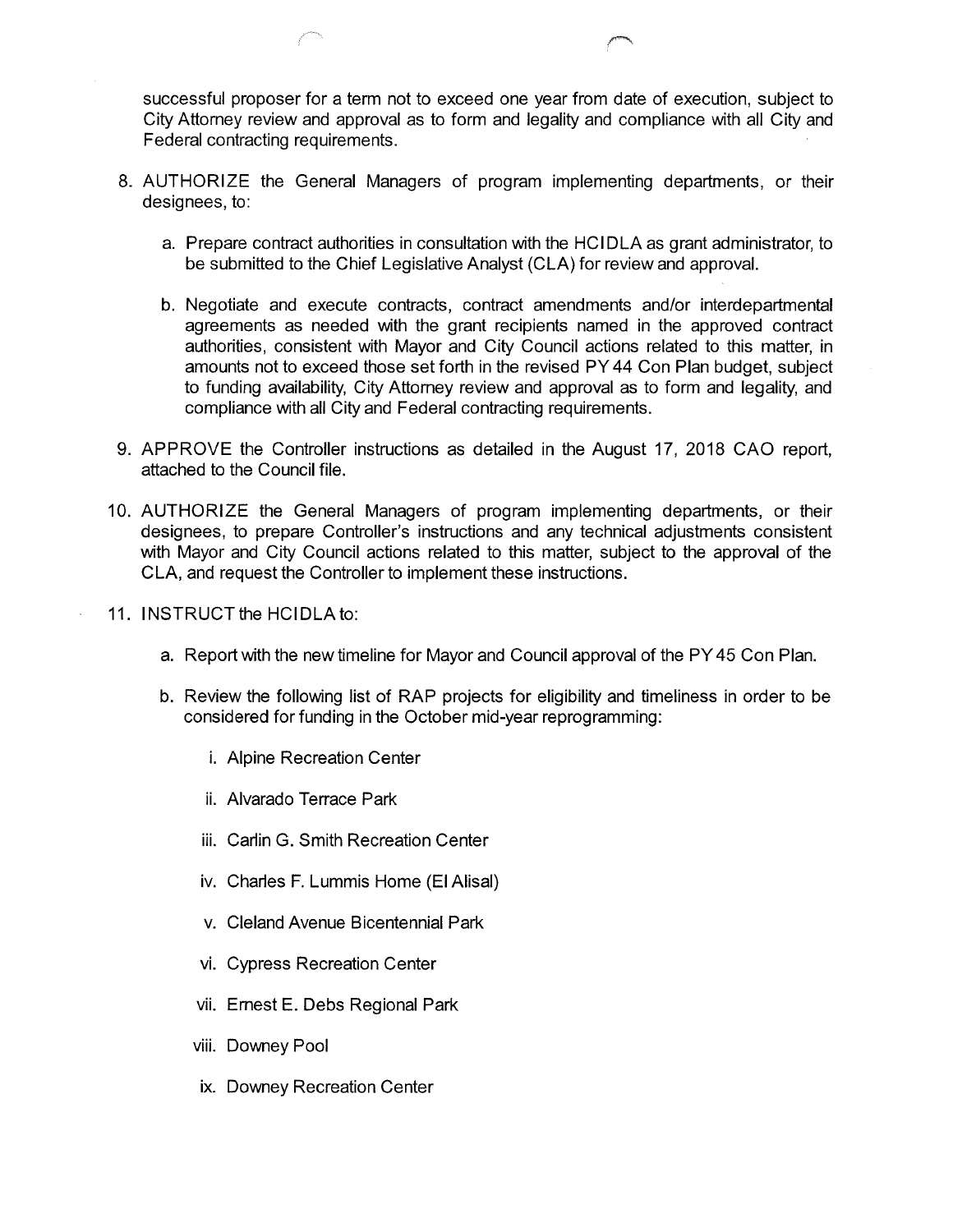- 
- x. East Los Angeles Park
- **XI.** Echo Park (Deep) Pool
- **XII.** Everett Park
- **XIII.** Everett Park
- **XIV.** Francis Avenue Community Garden
- xv. Glassel Park
- **XVI.** Greyer's Oak Park
- **XVII.** Heritage Square
- **XVIII.** Highland Park Recreation Center
- **XIX.** Hoover Recreation Center
- xx. Hope and Peace Park
- **XXI.** La Tierra De La Culebra
- **XXII.** Lacy Street Neighborhood Park
- **XXIII.** Lilac Terrace Park
- **XXIV.** Lincoln Heights Recreation Center
- xxv. Lincoln Heights Youth Center
- **XXVI.** Lincoln Park
- **XXVII.** MacArthur (General Douglas) Park
- **XXVIII.** Montecito Heights Recreation Center
- **XXIX.** Moon Canyon Park
- xxx. Mount Olympus Park
- **XXXI.** Normandie Recreation Center
- **XXXII.** Old Cypress Park Library
- **XXXIII.** Old Echo Park Boys and Girls Club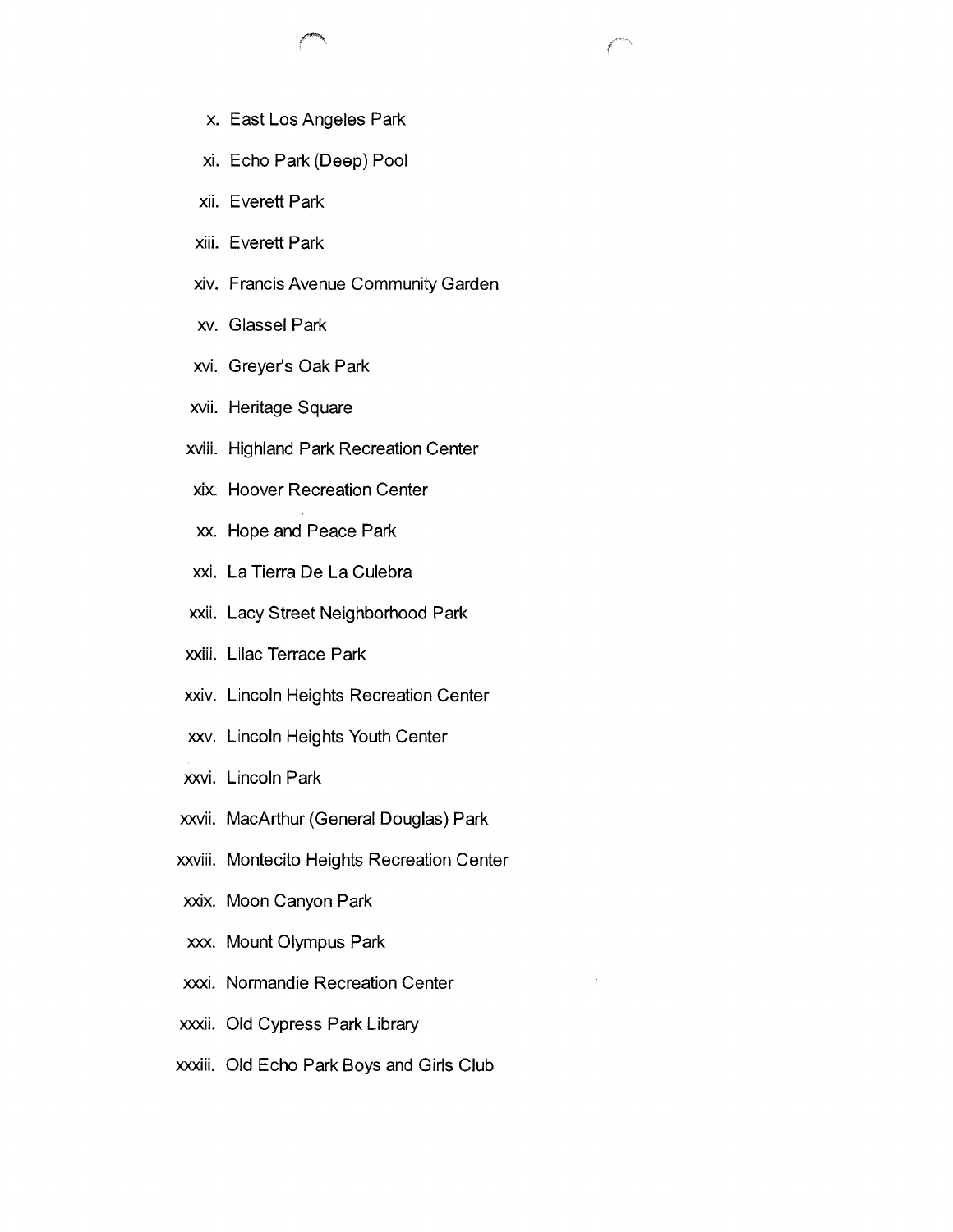- xxxiv. Ord and Yale Street Park
- xxxv. Patton Street Pocket Park
- xxxvi. Pico Union Park
- **XXXVII.** Ramona Hall Community Center
- **XXXVIII.** Rio De Los Angeles State Park
- xxxix. Saint James Park
	- **xl.** Sycamore Grove Park
	- xli. Toberman Recreation Center
	- xlii. Valencia Triangle
	- xliii. Woodside Triangle

Fiscal Impact Statement: The CAO reports that the impact to the General Fund for funding direct salaries and expenses, including contracts, for the administration of the Con Plan Program Year 44 from April 1,2019 through June 30, 2019 would be up to \$2,718,729. The CAO would request appropriation through interim Financial Status Reports based on the actual need for General Fund support for the LADOA, City Attorney, EWDD, LAHSA, and the HCIDLA to administer the Con Plan. The source of these funds is a reversion of \$4,173,250 from the LAHSA Measure H Bridge Loan to the General Fund. All other direct costs will be paid from the CDBG, HOME, ESG, and HOPWA federal grants.

The CAO calculates that total related costs for support positions funded by the CDBG for the three-month period to be up to \$2.2 million. Of this amount, approximately up to \$1.2 million can be funded with CDBG dollars. This results in a balance of approximately up to \$1 million in related costs that may be considered by the Council and Mayor to be potentially funded with a General Fund allocation. It should be noted that these estimates assume an appropriation of \$2,718,729 in General Fund to pay for direct salaries and expenses. However, as noted in the CAO report, the CAO would work with Departments to identify potential savings and actual need for General Fund support through the Financial Status Reports, which may reduce the impact to the General Fund. The City's Financial Policies state that the City will pursue program grants, but will limit financial support of these programs to avoid commitments beyond available funding. It is a policy decision regarding how and at what level the City will contribute City resources, specifically the General Fund, to leverage CDBG grant program activities.

Community Impact Statement: None submitted.

## Summary:

On August 22, 2018, your Committee considered August 17, 2018 CAO and August 9, 2018 HCIDLA reports relative to changing the Con Plan PY start date from April <sup>1</sup> to July <sup>1</sup> and revising the PY 44 Con Plan for 2018-19. According to the CAO, the HCIDLA is requesting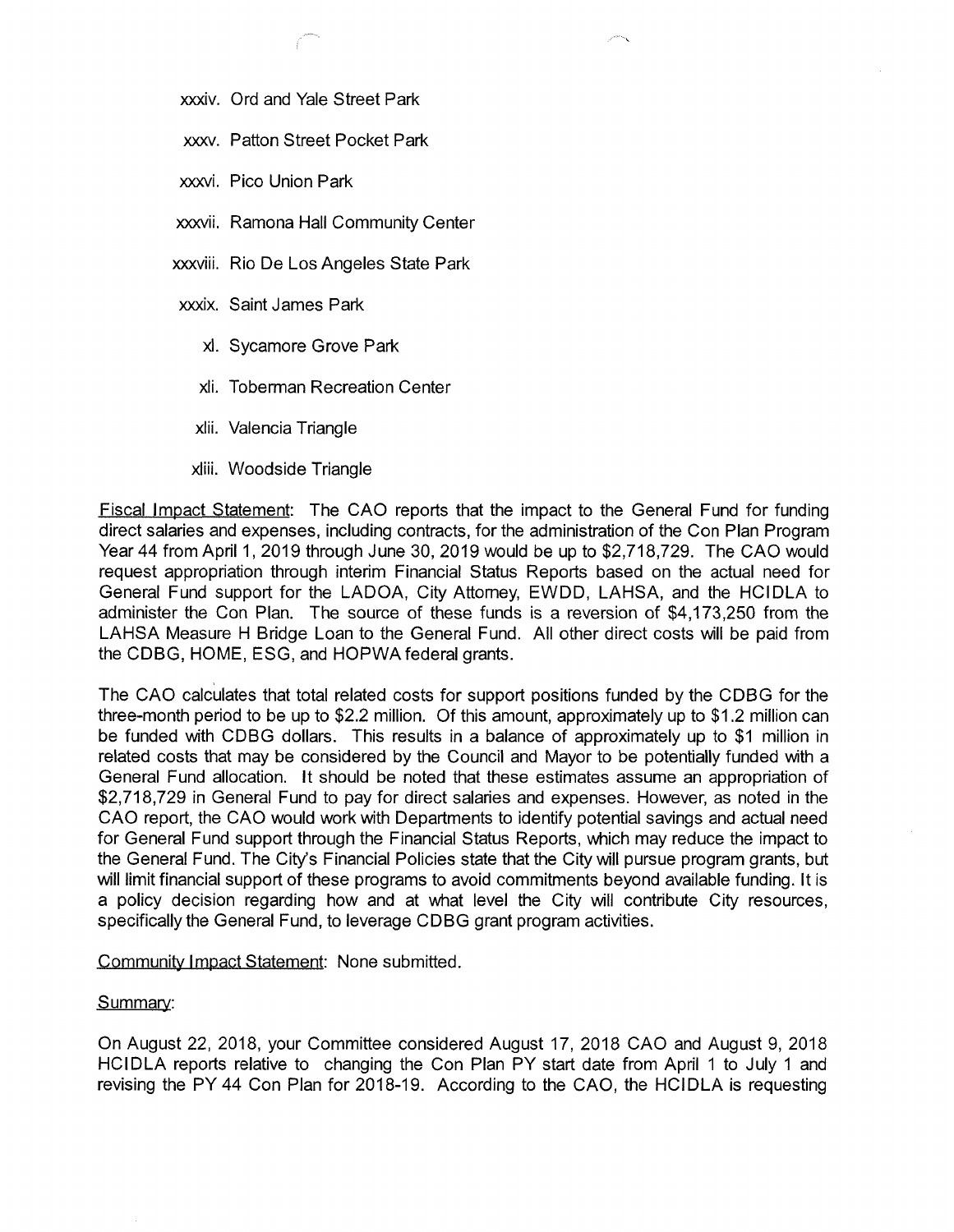authority for various actions related to changing the Con Plan year start date from April <sup>1</sup> st to July 1st starting with the 45th Con Plan Program Year, and amending the 44th Con Plan PY Action Plan budget to allocate additional resources identified since the Mayor and Council approved the Con Plan. The HCID requests authority to:

1**.** Provide appropriate documentation to HUD for approval to change the PY time period.

*,r\*\*\*\*\*

- 2. Revise the PY 44 Action Plan budget per Attachment 1 of the August 9. 2018 HCID Report.
- 3. Reprogram CDBG and HOPWA savings identified since the PY 44 Action Plan was approved.
- 4. Prepare and post for a 30-day public comment period a Substantial Amendment to the PY 44 Con Plan.
- 5. Amend a contract with the LAHSA.
- 6**.** Prepare various contract authorities.

The HCIDLA proposes funding the one-time extension of PY 44 from April 1, 2019 through June 30, 2019 with HUD allocations for federal grants that were higher than the estimates approved by the Mayor and Council (\$19,677,691), and identified program income (\$9,732,274), and savings (\$699,963). The HCID is also requesting an additional allocation of up to \$2,718,729 of General Fund to support the Con Plan administration costs for the three-month extension.

The HCIDLA has identified \$4,173,250 in General Fund that was allocated to the LAHSA Measure H Bridge Loan in FY 2017-18, but is no longer needed and can be reverted back to the General Fund as a potential source for the requested General Fund support. The CAO supports the reversion of \$4,173,250 back to the General Fund. However, the CAO would include an appropriation of up to \$2,718,729 through the Financial Status Reports after working with the following departments to identify additional savings and actual need for General Fund support to administer the Con Plan:

- LADOA
- City Attorney
- EWDD
- LAHSA
- HCIDLA

The HCIDLA is also requesting authority to release an RFP to solicit professional services to conduct the Neighborhood Stabilization Study for South Los Angeles in an amount not to exceed \$100,000 (Council File Nos. 18-0159 and 18-0600), and to negotiate and execute an agreement